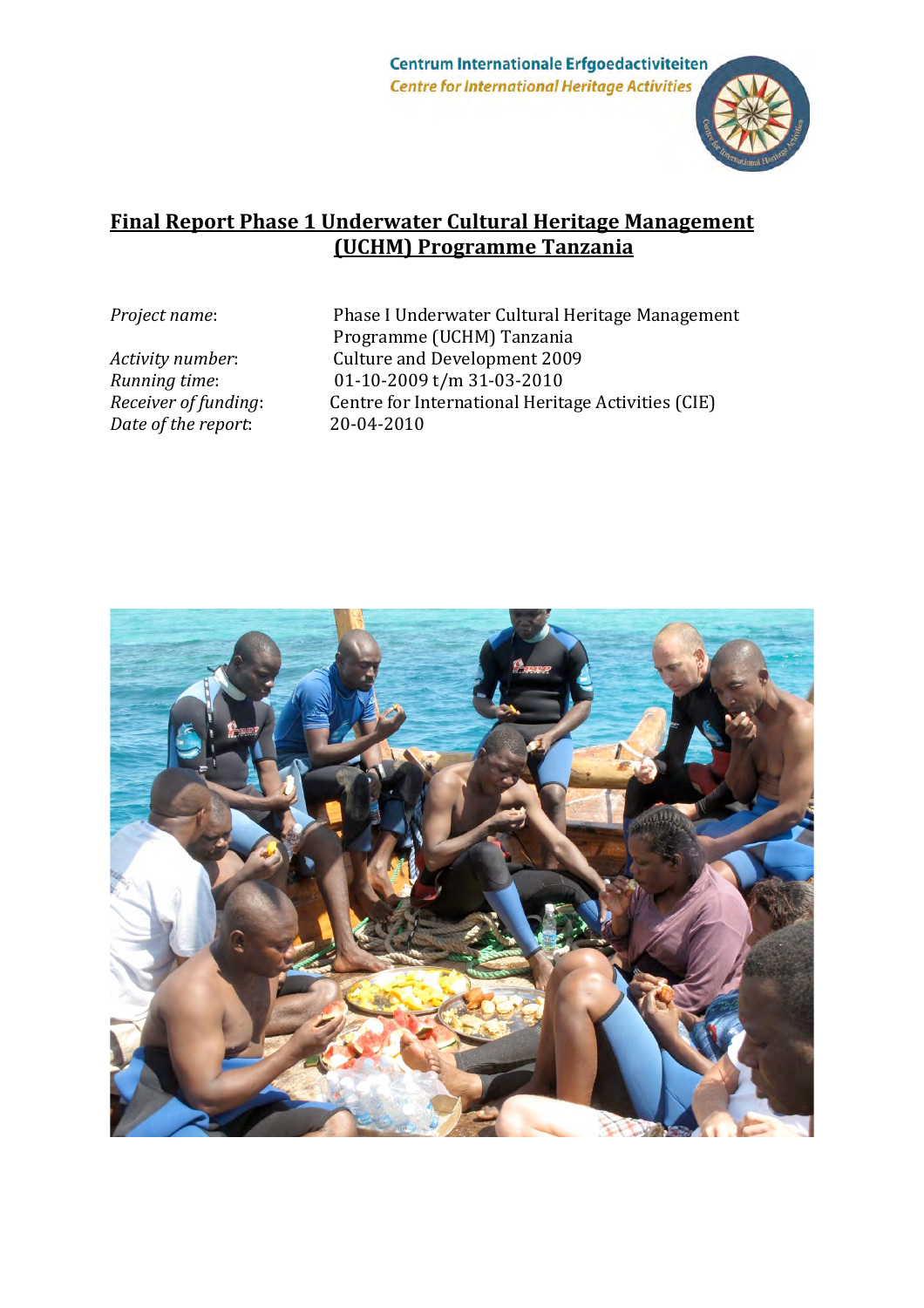

*Final Report Phase 1 MCHM Programme Tanzania – April 2010*

# **Content**

| <b>1. INTRODUCTION</b>                                                 | $\overline{2}$ |
|------------------------------------------------------------------------|----------------|
| <b>2. PROJECT RESULTS</b>                                              | 4              |
| 2.1. CAPACITY BUILDING                                                 | 4              |
| 2.2. OWNERSHIP                                                         | 5.             |
| 2.3. REGIONAL CONTEXT                                                  | 5.             |
| 2.4. INVOLVEMENT OF UNESCO AND OTHER DONORS                            | 6              |
| <b>3. OVERVIEW OF ACTIVITIES</b>                                       | 7              |
| <b>Appendix 1 Action Plan</b>                                          | 10             |
| <b>Appendix 2 MUCH Regional Group Collaboration Statement</b>          |                |
| <b>Appendix 3 NAS Newsletter</b>                                       |                |
| Appendix 4 Maritime Archaeological Survey Report by Tanzania MUCH team |                |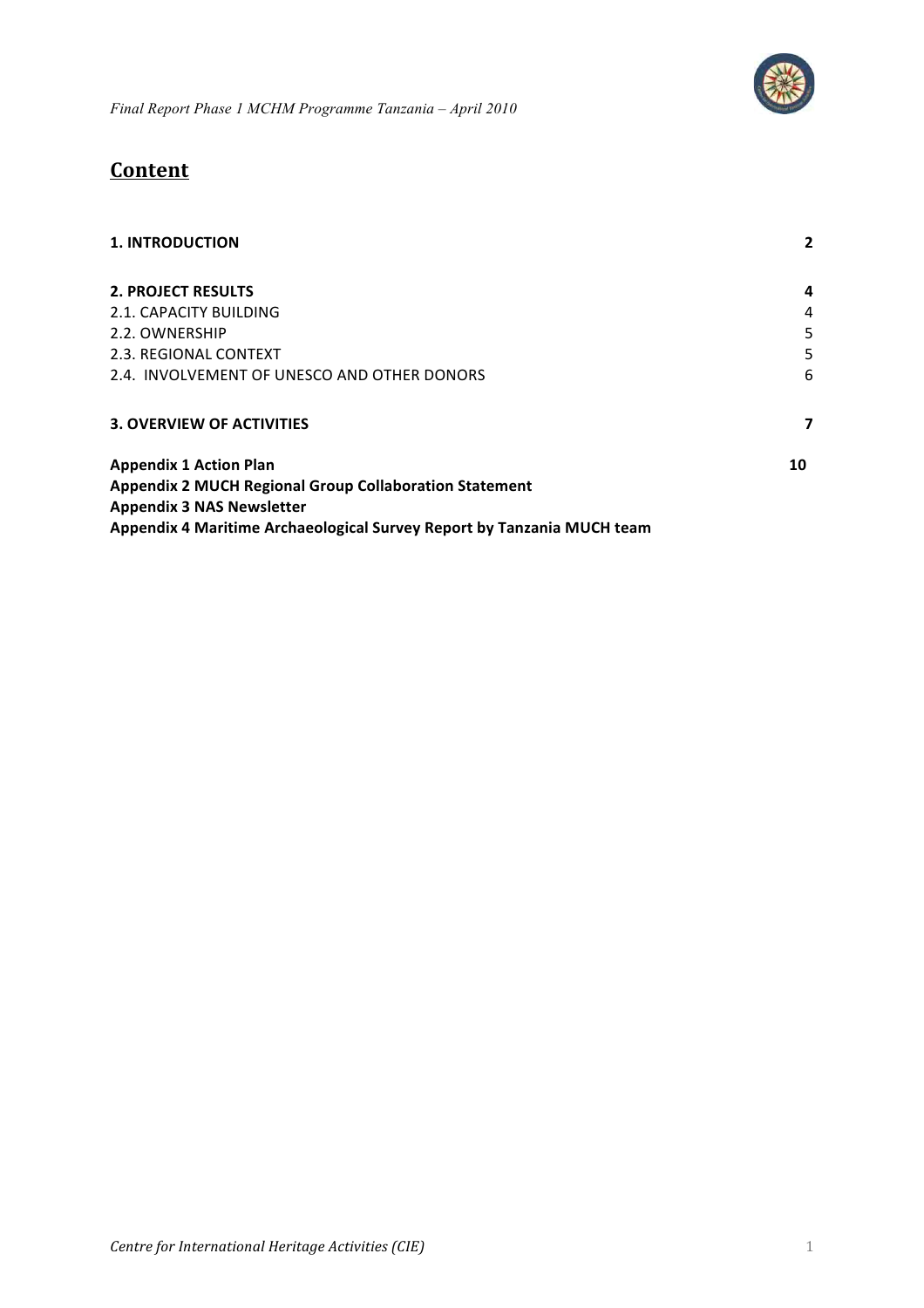

# **1. Introduction**

In 2008 EKN Dar es Salaam approached the Centre for International Heritage Activities (CIE) to prepare an outline of a capacity building programme in the field of underwater cultural heritage. That outline was provided in September 2008. With the acquisition of funding from EKN and the general commitment from Tanzanian authorities on building capacity, CIE commenced its recommended phased programme with the commencement of a Preparation Phase in February 2009.

The Preparation Phase consisted of building awareness within the government / the academic world and communities. In this Preparation Phase the political commitment was formalized and the CIE commenced to establish the infrastructure needed for the capacity building programme.

After the Preparation Phase (February-June 2009), Phase I directed the attention to implement comprehensive theoretical and practical training of the trainees. The training utilised the Nautical Archaeology Society's (NAS) training programme and a formal arrangement about its ongoing use in Tanzania has been developed. Site management plans for those sites surveyed have been initiated and developed, including conservation and public awareness programmes. An academic framework has been developed and a field school at the University of Dar es Salaam has been initiated. The Underwater Cultural Heritage Database has also been further developed. Regional cooperation has been further explored.

Phase I was divided over two training/workshop sessions and a period in which the team of trainees worked on an assignment independently from the trainers as preparation of the second workshop period and the finalisation of NAS Part II training (see appendix  $4$ ).

The report sent to you on February  $1^{st}$  2010 contains an extensive explanation of the objectives of the program and a detailed description of the two major training activities implemented in October and December:

- Tanzanian Underwater Cultural Heritage Training Program, Zanzibar, 4-12 October 2009
- Tanzanian Underwater Cultural Heritage Training Program, Dar es Salaam, 7-15 December 2009

To avoid duplication with the February Report we describe in this final report the results of the activities that were planned for the finalisation of Phase 1 and the general results of the project on capacity building; ownership; regional cooperation and the role of UNECO and other donors.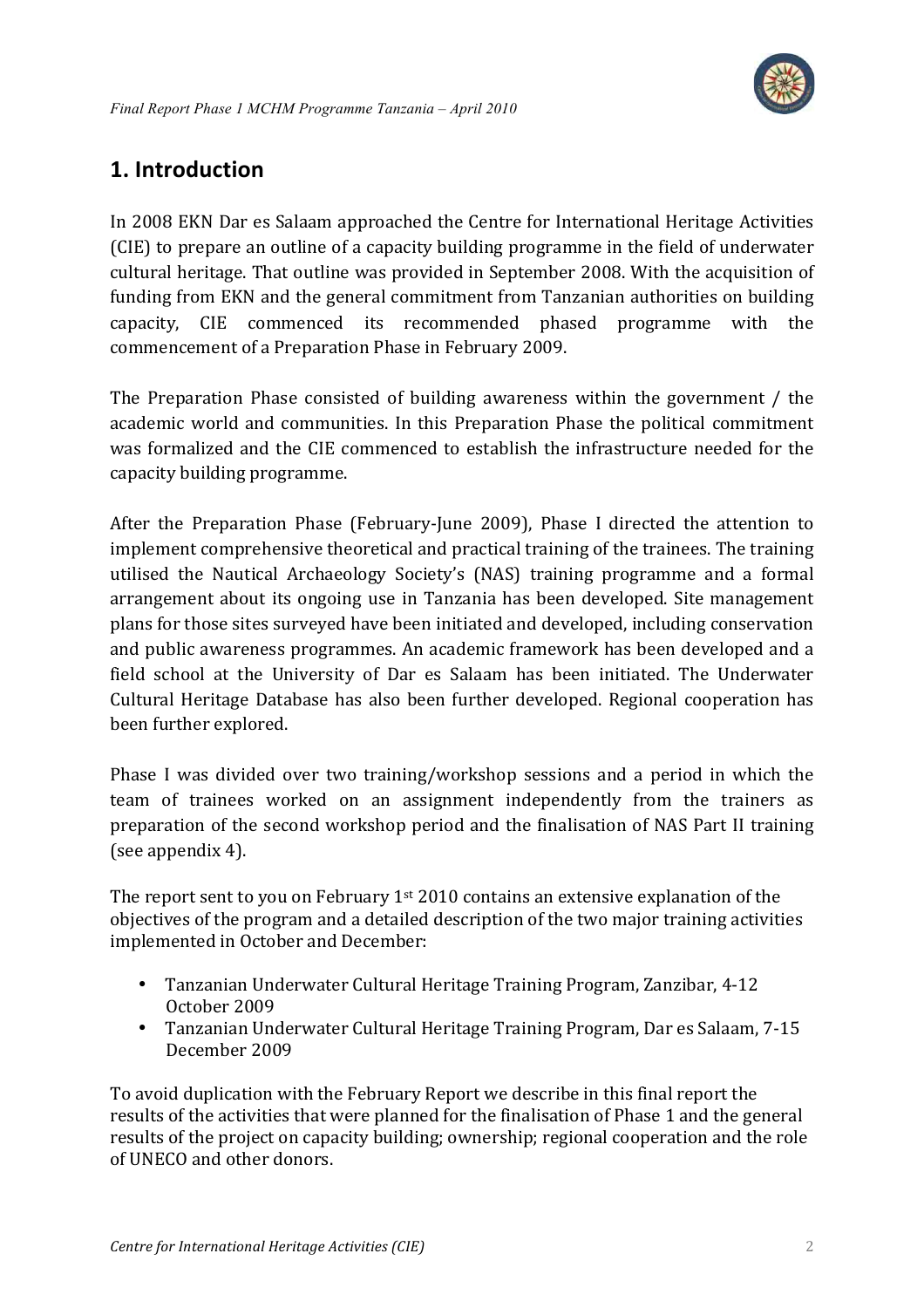

In January till March 2010 the activities where aimed at:

- Stimulating regional cooperation through: participation of a selection of the Tanzanian team in the South African Regional Workshops on underwater cultural heritage management and the promotion of similar courses in other countries in the region, in which exchange of experiences can take place and cooperation can be established.
- Organising a stakeholders meeting (if possible with regional representatives) to finalize the programme for Phase II and discuss potential of regional cooperation in the context of the ratification of the UNESCO 2001 convention.
- Stimulating the ratification process of the UNESCO 2001 Convention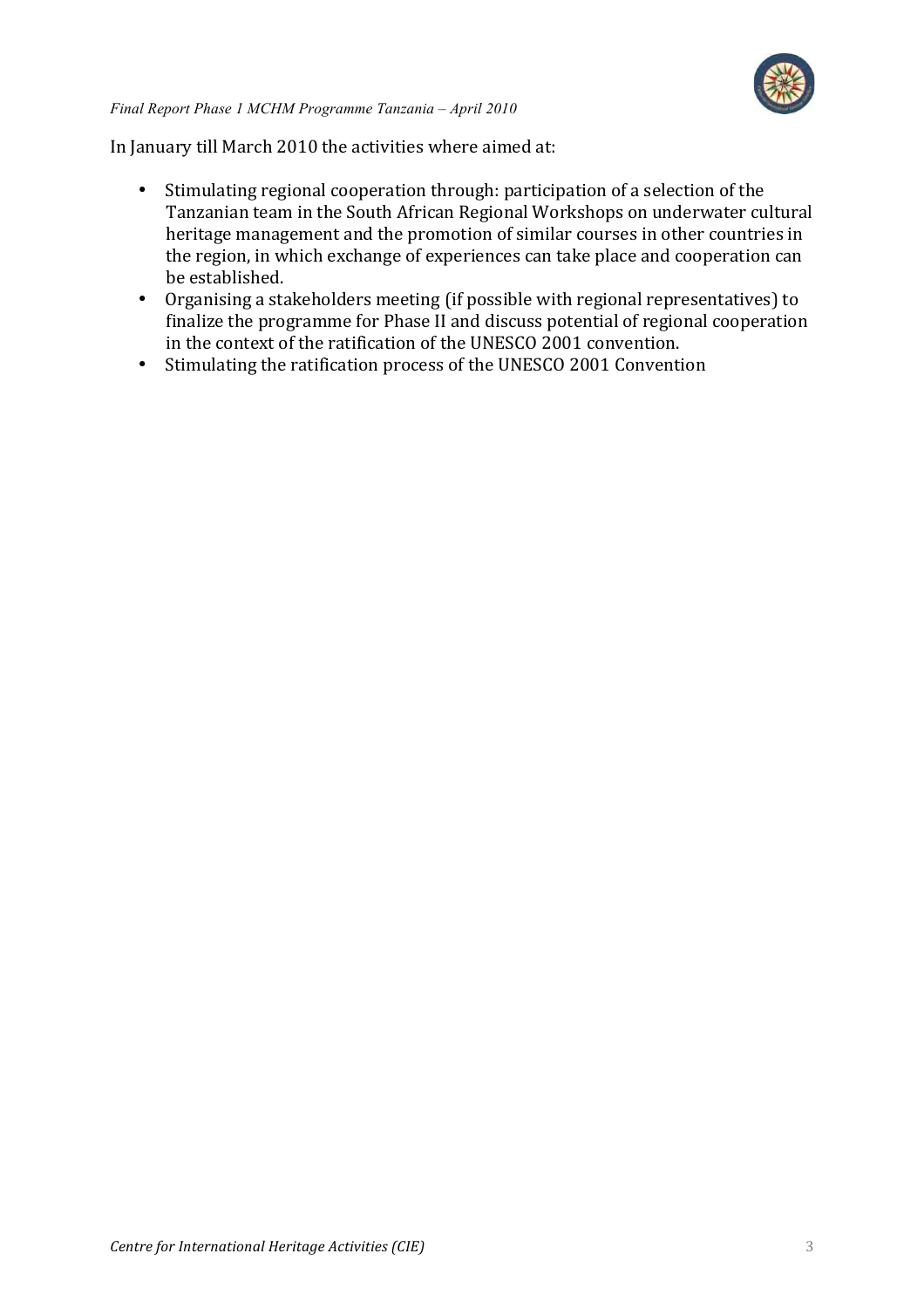

# **2. Project Results**

### 2.1. Capacity Building

The 14-strong Tanzanian team (stakeholder representatives) that participated in the December training and workshops comprised:

| <b>Name</b>              | <b>Institution</b>                            |
|--------------------------|-----------------------------------------------|
| 1. Humphrey Mahudi       | Mafia Island Marine Park                      |
| 2. Omary Mussa Kasu      | Port Authority, Zanzibar                      |
| 3. Christopher Ngivingvi | Department of Antiquities, Dar es Salaam      |
| 4. Agnes Robert          | Tanzanian National Museum, Dar es Salaam      |
| 5. Steven Mndolwa        | Mnazi Bay Ruvuma Estuary Marine Park          |
| 6. Jairos Mahenge        | Mnazi Bay Ruvuma Estuary Marine Park          |
| 7. Jumanne G. Maburi     | Department of Antiquities, Tanga              |
| 8. Paul Nyello           | Department of Antiquities, Kilwa              |
| 9. Shamoun H. Ali        | Department of Culture, Zanzibar               |
| 10. Fihri H. Selemani    | Department of Archive, Museum and             |
|                          | Antiquities, Zanzibar                         |
| 11. Ame H. Mshenga       | Department of Archive, Museum and             |
|                          | Antiquities, Zanzibar                         |
| 12. Magreth Mchome       | Marine Parks and Reserves Unit, Dar es Salaam |
| 13. Baraka Kuguru        | Tanzania Fisheries Unit, Dar es Salaam        |
| 14. Elinaza Mjema        | University of Dar es salaam Archaeology Unit  |

The three Master's students from the University of Dar es Salaam who participated in the December workshops were Wilbard Lema, Elgidius Ichumbaki and Valerian Valence.

From the list contained in the Preparation Phase report, only Ali Juma from Zanzibar, and Mussa Ally from Mafia Island Marine Park were not present in December; Ali had medical issues in regard to diving and did not want to continue in the programme, and Mussa commenced a University degree and wanted to devote his energy into this. Paul Nyello joined the team, which was good as it meant the team now had someone from the important Kilwa region; Magreth Mchome was back, after initially starting with the team but becoming sick and not participating in the early surveys; and Baraka Kuguru joined, and with his PhD in Fisheries and diving skills soon became an important member of the team. The majority of the team remained stable and it does say something about the success of the training, the commitment of the stakeholders and the enthusiasm of the team members.

Many of team went from no diving background to Advanced PADI diver and became very competent in the water in addition to implementing the underwater surveys (which meant having not to worry about the pure diving aspects). They all seemed to develop a good team spirit and work cooperatively together under the leadership of Humphrey Mahudi, who appeared to have the team's respect, in addition to him liking the role.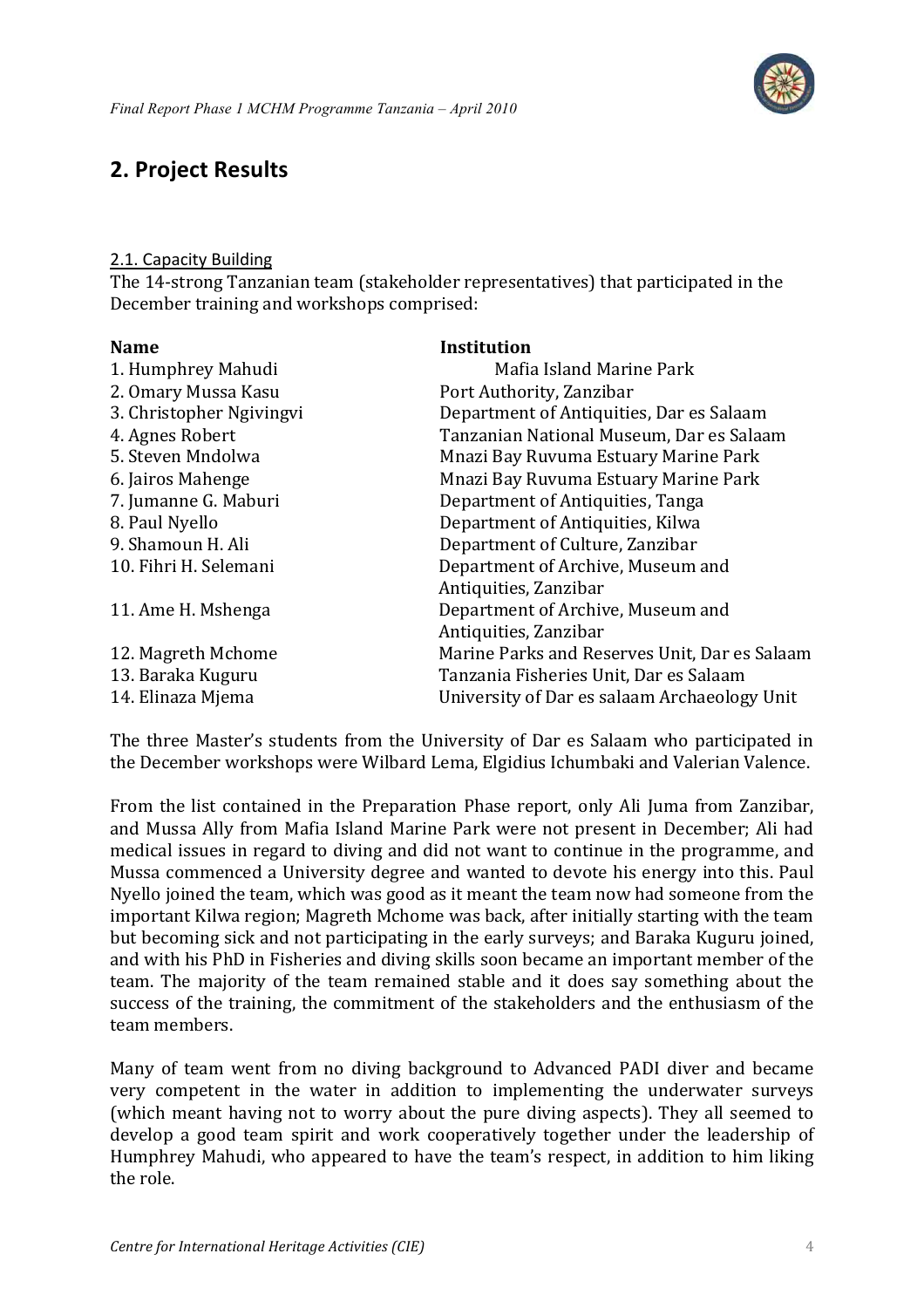

The cooperative team spirit showed during the surveying of the *Great Northern* shipwreck where they needed to work in smaller teams on tasks (of which many were new to them) in collecting the data required for the report, and then in compiling the report from their many different workstations across Tanzania. The report has been very adequately completed, the first survey report of a shipwreck by a group of Tanzanian government officials. It is a demonstration of their competence and determination to succeed. It also satisfies a major part of NAS Part 2 requirement; a further 6 hours of seminars/workshops is required to complete NAS Part 2, which will help broaden their knowledge in maritime and underwater cultural heritage.

### 2.2. Ownership

In the December meeting of the stakeholders, the stakeholders demonstrated their commitment to the programme through coming to an agreement on its future development, of which the essence is contained in the following Action Plan (appendix 1). This Action Plan was drafted after the meeting and was to be confirmed as the future direction for the program at a meeting of stakeholders on 25 February 2010. Unfortunately only two stakeholder representatives attended the meeting (Adèle Nibona from the Dar es Salaam Office of UNESCO, and John Kimaro from the Department of Antiquities) with Bill Jeffery (CIE), who took over from Robert Parthesius (CIE) who was sick. While the stakeholders could not endorse the Action Plan, Adèle Nibona commented that it was essentially what had been agreed upon in the December meeting which she attended. A further meeting of stakeholders was proposed for 12 March which did not eventuate because of the sickness of John Kimaro and who (in mid-April) was still off work through sickness.

The Tanzanian stakeholders still work on a budget allocation toward establishing a MUCH unit comprising staff and resources, costs toward the development of a Kilwa and/or Zanzibar MUCH Sites Management Plan, and subsequently the development of a 5 year strategic plan for the implementation of a Tanzanian MUCH program.

### 2.3. Regional Context

John Kimaro and four members of the Tanzanian team attended the Robben Island Regional Workshops in Cape Town in February/March 2010. John participated in the opening session. This session was primarily for institutional decision makers, planners and conservation managers and included government representatives from Namibia, Tanzania, South Africa, Mozambique, the African World Heritage Fund, Robben Island Museum and the University of Cape Town. In addition to discussing a South African National strategy on implementing a Maritime and Underwater Cultural Heritage (MUCH) Program, sub-Saharan African regional collaboration was initiated and further developed culminating in the *MUCH Regional Group Collaboration Statement* (appendix 2). Other outcomes from this session of benefit to Tanzania were: a commitment by South Africa to participate in a project on MUCH sites around Kilwa involving their remote sensing equipment and staff, and strong interest and support from the African World Heritage Fund (AWHF) for projects to be initiated on maritime and underwater cultural heritage sites associated with World Heritage Sites, such as at Kilwa and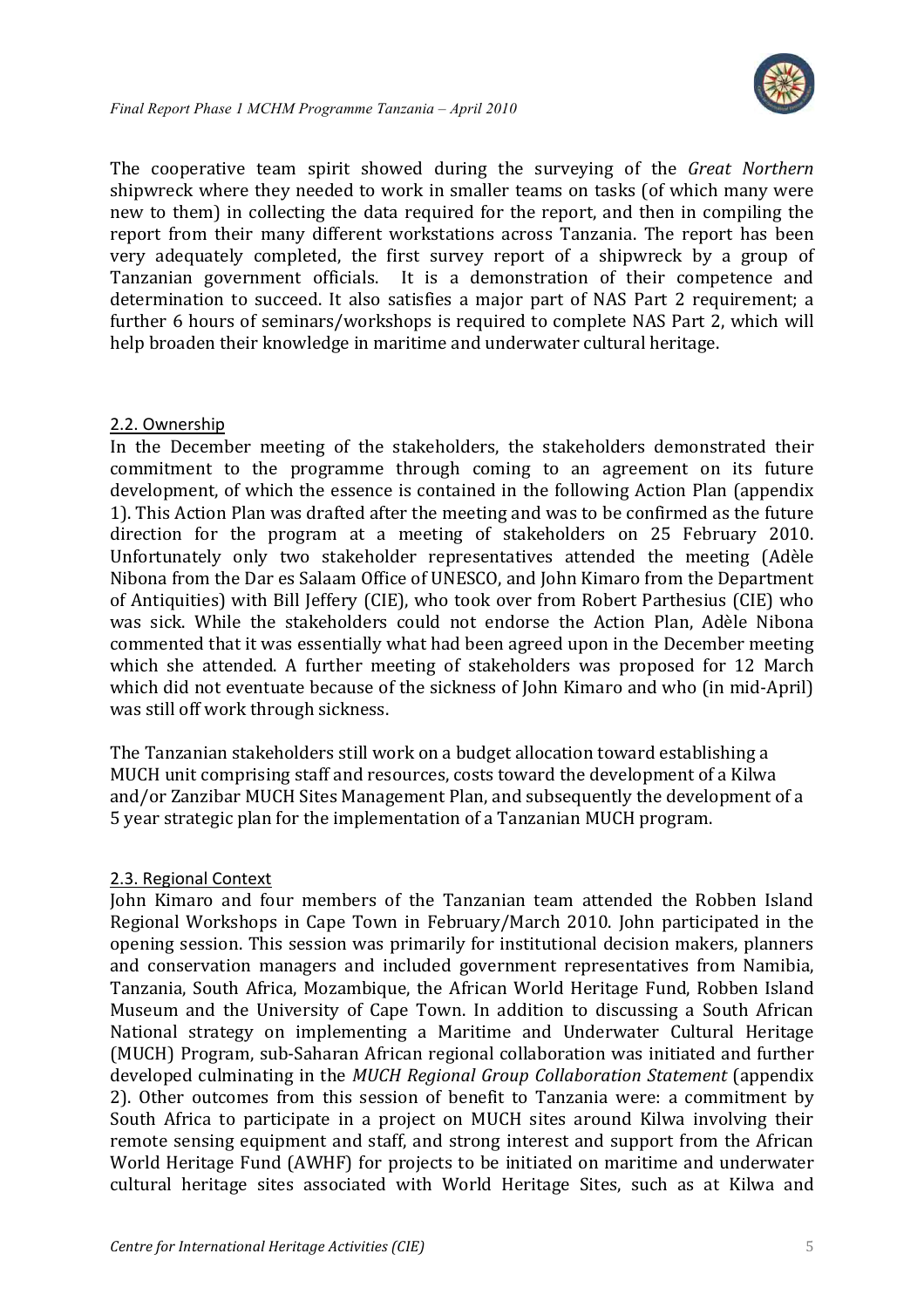

Zanzibar. The interest from the AWHF has stimulated CIE and some of its partners in sub-Saharan African to commence an application for funding a project including a survey of sites around Kilwa.

The five Tanzanian team members, Humphrey Mahudi, Ame Mshenga, Baraka Kuguru, and Elinaza Mjema participated in the second session of the workshops, involving two days of comprehensive training in the *Site Recorder* computer program by its developer, Peter Holt; and three days of training in the use of a magnetometer—a remote sensing instrument used to search and survey underwater sites.

### 2.4. Involvement of UNESCO and other donors

We are on the brink of reaching the next stage but it needs a last push. UNESCO may have funds in their 'regular program" to finance the extra costs for the planned Kilwa expedition in small set-up awaiting a bigger African World Heritage Fund regional programme. Also attempts continue to be made to include other donors into this programme. In October, a meeting with the French Embassy in Dar es Salaam initiated some positive discussion and potential cooperation, which may lead to financial support. Communication has also commenced with the director of the African World Heritage Fund in regard to the survey and documentation of underwater cultural heritage sites associated with existing world heritage sites and the concept of developing tentative lists of underwater cultural heritage sites as world heritage sites.

The next phase of the capacity building program identified in the Action Plan is a preliminary, followed by a comprehensive, survey of sites around the World Heritage Site of Kilwa and/or Zanzibar. Funding may be possible through the African World Heritage Fund (AWHF) and as 'a general principle, assistance from the AWHF requires that the recipient organization has secured matching funding from other sources' http://www.awhf.net/index.php . The best source of matching funding would be from the Tanzanian government.

The Tanzania stakeholders in collaboration with other nations and CIE will prepare an AWHF application and pursuant to the application. Applications to AWHF close on 31 **July 2010.**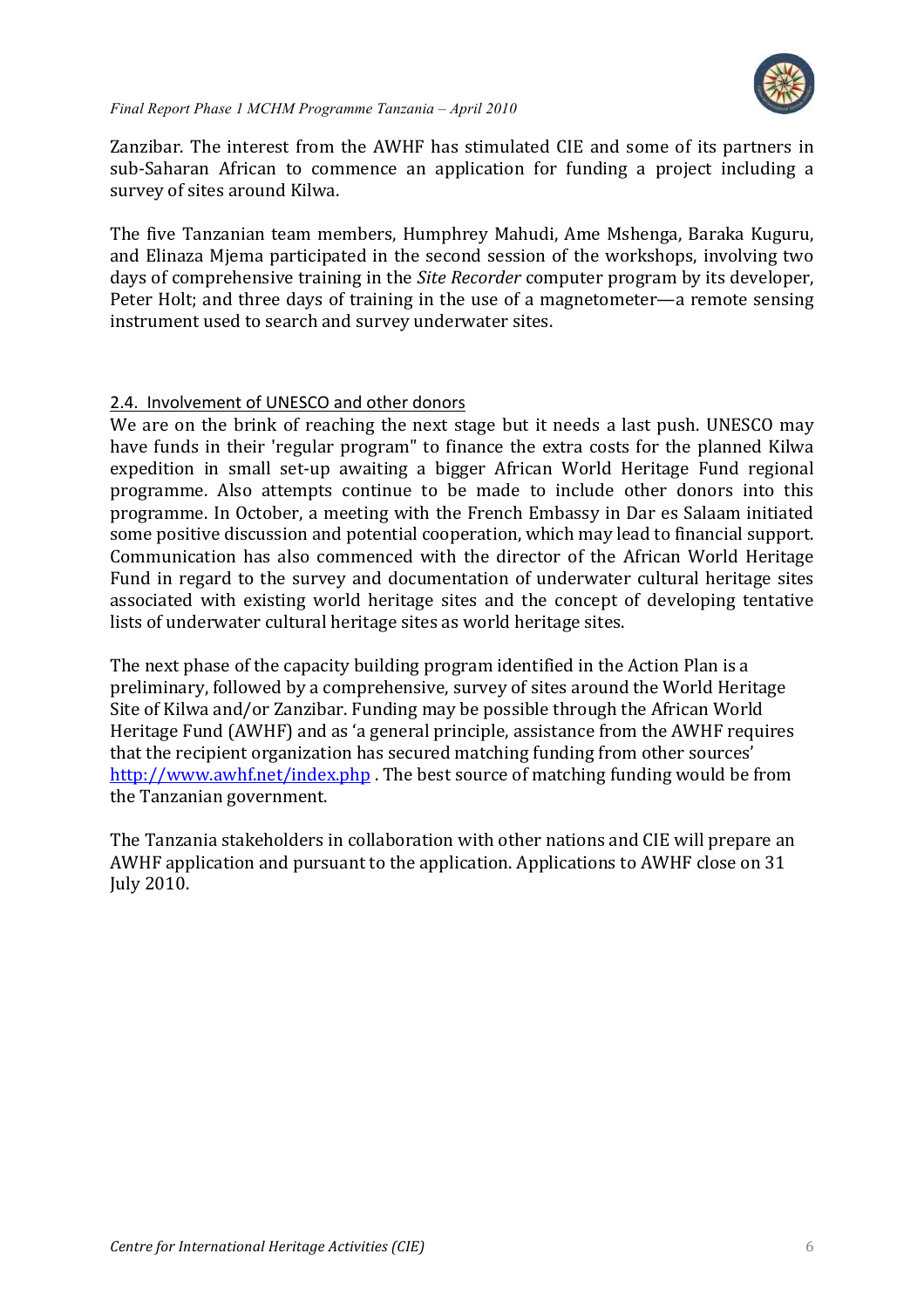

# **3. Overview of Activities**

| <b>Item</b>                                                  | Start | End   | Action                   | Result/Status | Comments                                                                          |
|--------------------------------------------------------------|-------|-------|--------------------------|---------------|-----------------------------------------------------------------------------------|
|                                                              |       |       |                          |               |                                                                                   |
|                                                              |       |       |                          |               |                                                                                   |
| Phase I (October 2009 - March                                |       |       |                          |               |                                                                                   |
| 2010)                                                        |       |       |                          |               |                                                                                   |
| <b>Political / institutional commitment</b>                  |       |       |                          |               |                                                                                   |
| Team participation in Great                                  | 4/10  | 12/10 | Tan team, CIE            | Completed     | Stakeholders supported their staff (Tanzanian team) to                            |
| Northern shipwreck site survey                               |       |       |                          |               | participate in this training including contributing some of their<br>allowances   |
| Team participation in NAS Parts 1                            | 7/12  | 15/12 | Tan team, CIE            | Completed     | Stakeholders supported their staff (Tanzanian team) to                            |
| and 2 workshops                                              |       |       |                          |               | participate in these workshops including contributing some of<br>their allowances |
| Stakeholder meeting                                          | 12/12 | 12/12 | CIE,                     | Completed     | Stakeholders heard about satisfactory progress to date and                        |
|                                                              |       |       | <b>Stakeholders</b>      |               | formulated and agreed on an Action Plan for the future of the                     |
|                                                              |       |       |                          |               | programme                                                                         |
| Participation of staff in the Robben                         | 17/02 | 10/03 | CIE, Tan and             | Completed     | Stakeholders supported five representatives to participate in                     |
| Island Regional workshops                                    |       |       | other                    |               | the workshops and assisted in providing the allowances                            |
|                                                              |       |       | regional<br>stakeholders |               |                                                                                   |
|                                                              |       |       |                          |               |                                                                                   |
| <b>Infrastructure and logistics</b>                          |       |       |                          |               |                                                                                   |
| Resources                                                    | 1/10  | 31/03 | CIE, UNESCO              | Ongoing       | Initial collection of resources: laptop, GPS and books for use by                 |
|                                                              |       |       |                          |               | Tanzanian team                                                                    |
| NAS Parts 1 and 2, development of                            |       |       |                          |               |                                                                                   |
| database and workshops on UNESCO                             |       |       |                          |               |                                                                                   |
| Convention                                                   |       |       |                          |               |                                                                                   |
|                                                              |       |       |                          |               |                                                                                   |
| Great Northern shipwreck site<br>survey (part of NAS part 2) | 4/10  | 12/10 | <b>CIE</b>               | Completed     | Non-disturbance survey complete                                                   |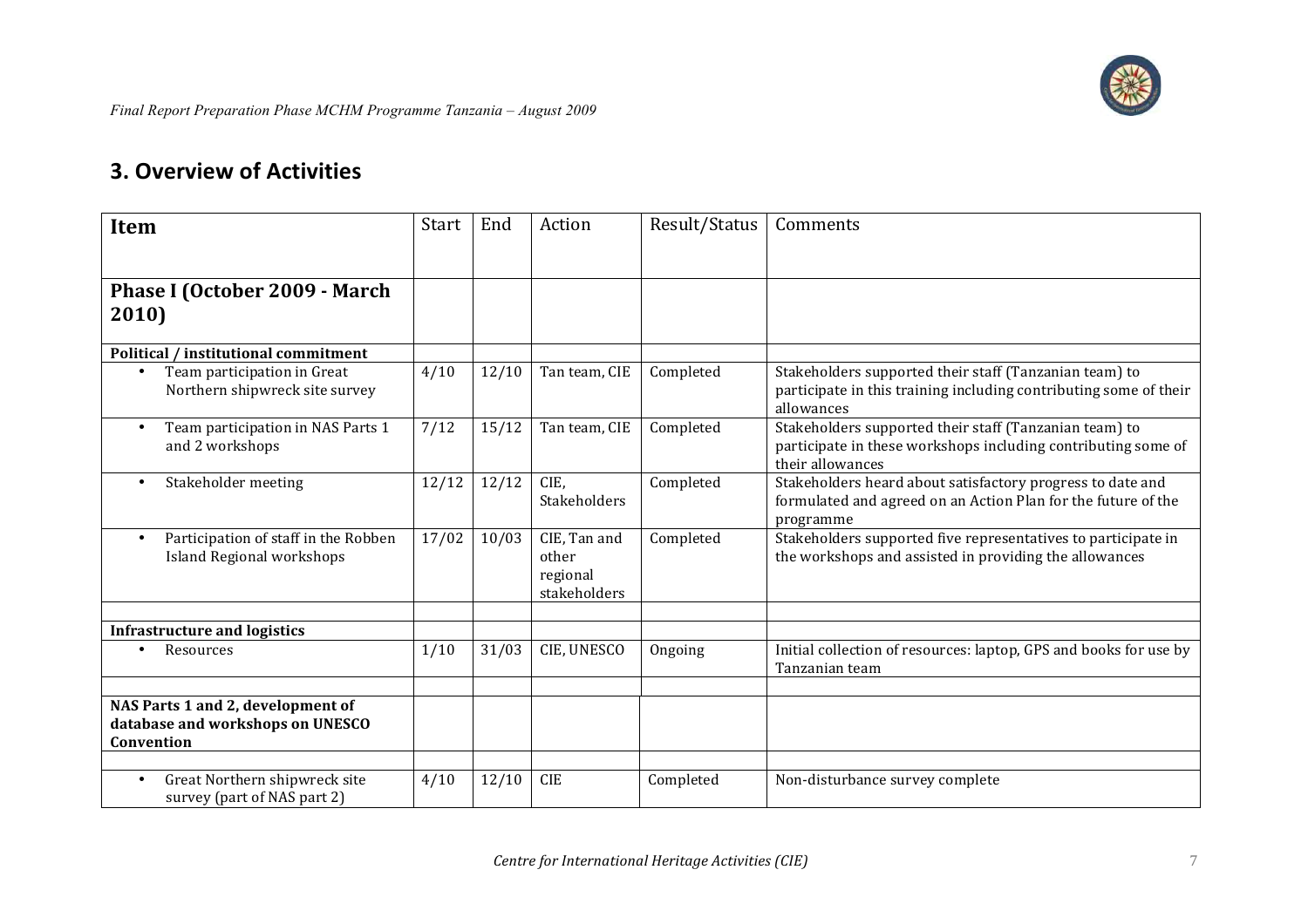

|  | Final Report Preparation Phase MCHM Programme Tanzania - August 2009 |  |
|--|----------------------------------------------------------------------|--|
|  |                                                                      |  |

| Initial development of database | 4/10  | 12/10 | <b>CIE</b> | Ongoing   | Initial session on what fields should be contained in database    |
|---------------------------------|-------|-------|------------|-----------|-------------------------------------------------------------------|
|                                 |       |       |            |           | and introduction to GIS (for development of spatial database)     |
| NAS Part 1 training             | 7/12  | 15/12 | <b>CIE</b> | Completed | Two days theoretical work                                         |
| NAS Part 2, report development  | 7/12  | 15/12 | <b>CIE</b> | Ongoing   | Comprehensive sessions on what should be contained in             |
|                                 |       |       |            |           | report and identification of who should write various sections;   |
|                                 |       |       |            |           | development of Google 'Groupware' to help Team                    |
|                                 |       |       |            |           | collaboration during this work                                    |
| Further development of Database | 7/12  | 15/12 | <b>CIE</b> | Ongoing   | More comprehensive session on development of database and         |
|                                 |       |       |            |           | formation of work group from within the team to progress it       |
| Workshops on UNESCO Convention  | 7/12  | 15/12 | <b>CIE</b> | Ongoing   | Further information on Convention and its requirements,           |
| and Project Design              |       |       |            |           | particularly the need for a 'Project Design'; initial workshop on |
|                                 |       |       |            |           | <b>Management Plans</b>                                           |
| NAS Part 2 report prepared by   | 15/12 | 31/03 | Tanzanian  | Completed | Tanzanian Team worked cooperatively in compiling report           |
| Tanzania Team                   |       |       | Team       |           | and it is now complete                                            |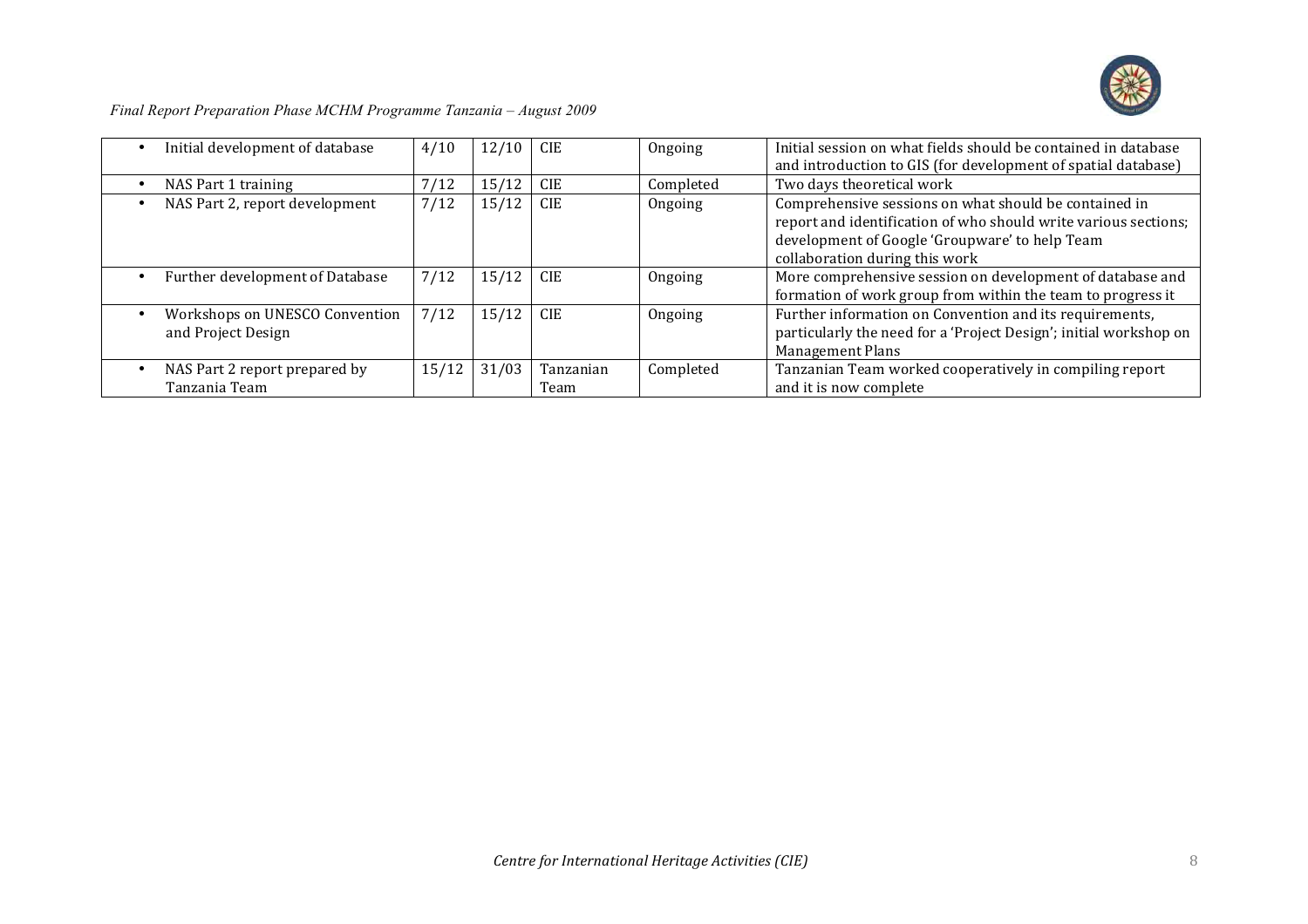### **4. Conclusion**

At the completion of the Phase I Capacity Building Programme, Tanzania now has a team of young professionals who are capable of implementing many aspects of a maritime and underwater cultural heritage programme. The programme has political and bureaucratic commitment displayed by the two Memorandums of Understanding, which is being demonstrated by stakeholders financially supporting staff to participate in the training and in, gaining regional cooperation.

Unfortunately some events such as the sickness of John Kimaro, a key figure in furthering the programme has stalled its development. However, continued interest and financial support from the Dar es Salaam office of UNESCO is very strong as seen by the recent approval of its Action Plan for its programme associated with the UNESCO *Convention on the Protection of the Underwater Cultural Heritage 2001.* Coupled with the strong regional interest and support from the other nations that attended the Robben Island Regional Workshops and the African World Heritage Fund, which could be demonstrated in a project around the Kilwa World Heritage Site, the programme has a very real and bright future

We would like to propose that, based on our discussions and this report, we extend the programme (budget neutral) till the end of 2010 to fine tune the regional cooperation and the involvement of other donors. An extension creates the opportunity to plan one more visit to Tanzania and do the stakeholders meeting that had a very low turn-up in February and was canceled in March. In the meanwhile the embassy has the opportunity to stay involved in this process to the 'sustainable regional phase'.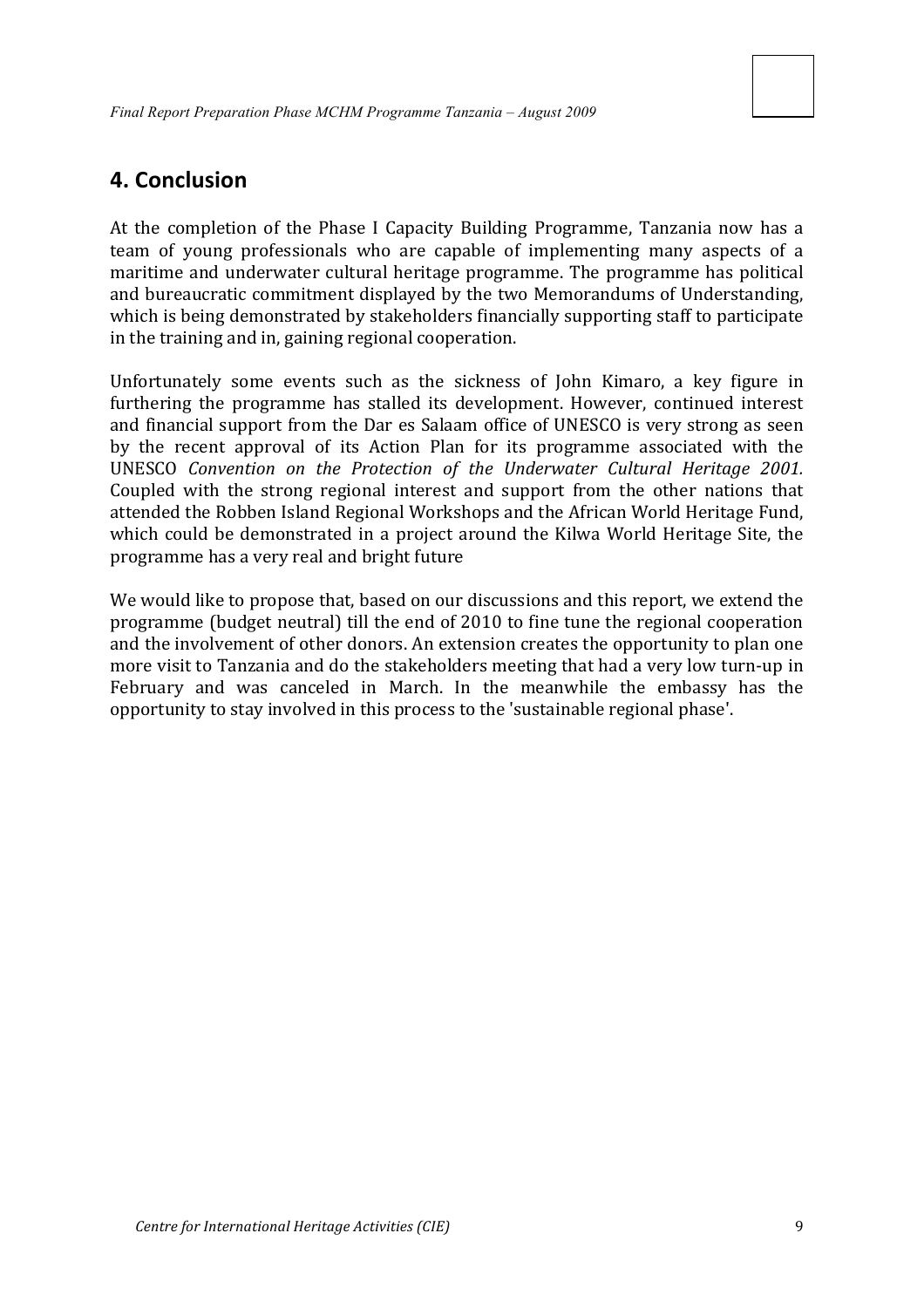# **Appendix 1 Action Plan**

The Action Plan developed out of the 12 December stakeholder meeting (and subsequent discussions) is as follows:

### TANZANIAN MARITIME AND UNDERWATER CULTURAL HERITAGE PROGRAM

### **Action&Plan&for&2010?2011**

### **Preamble**

During the stakeholders meeting of 12 December 2009 at the National Museum of Dar es Salaam the following conclusions were made:

- The stakeholders were very happy with the capacity building programme to date;
- They recognized the importance of building up the capacity for Tanzania for the documentation and protection of the Maritime and Underwater Cultural Heritage (MUCH) and for this programme to become part of the National Policy of the Department of Antiquities;
- A Memorandum of Understanding has been signed by the different Permanent Secretaries recognizing the importance of this programme and the need to build up their commitment and make it a sustainable programme;
- The stakeholders will continue to promote and seek the ratification of the **UNESCO Convention on the Protection of the Underwater Cultural Heritage 2001.**

### **Action&Plan**

The stakeholders are committed to building-up the capacity and the MUCH programme implementation and its sustainability through the following means and actions:

• Agreeing to establish a MUCH unit under the Department of Antiquities. This unit would exist of a core group from the current trained team supplemented with other staff trained in other required and appropriate skills. The remaining